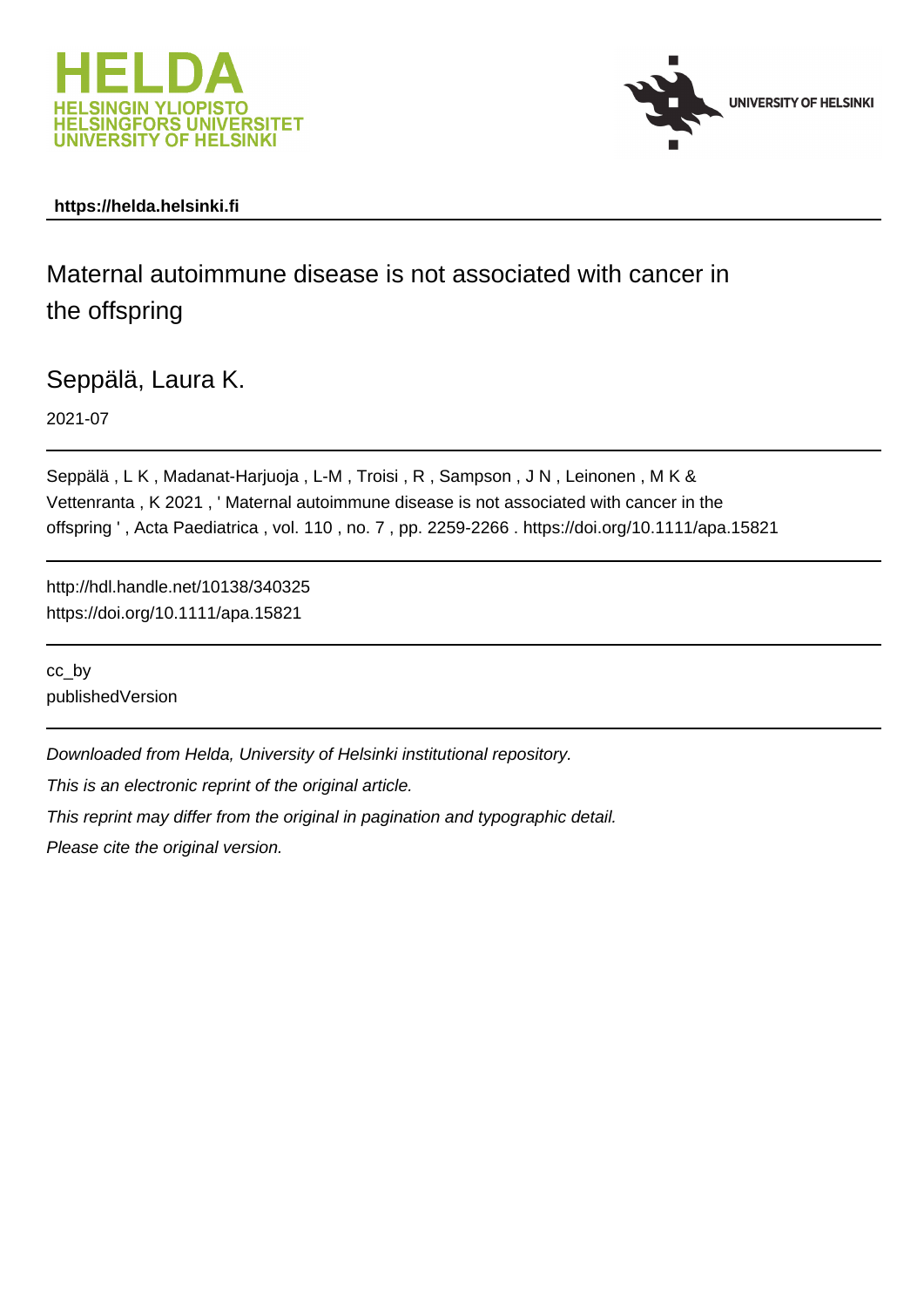DOI: 10.1111/apa.15821

#### **REGULAR ARTICLE**

#### ACTA PÆDIATRICA **WILEY**

# **Maternal autoimmune disease is not associated with cancer in the offspring**

**Laura K. Seppälä1** | **Laura-Maria Madanat-Harjuoja1,2** | **Rebecca Troisi3** | **Joshua N. Sampson<sup>4</sup>** | **Maarit K. Leinonen5** | **Kim Vettenranta1**

1 Pediatrics, University of Helsinki and Helsinki University Hospital, Helsinki, Finland

2 Finnish Cancer Registry, Helsinki, Finland

3 Division of Cancer Epidemiology and Genetics, Transdivisional Research Program, National Cancer Institute, Rockville, United States

4 Biostatistics Branch, Division of Cancer Epidemiology and Genetics, National Cancer Institute, Rockville, United States

5 Unit of Data and Analytics, Information Services Department, Finnish Institute of Health and Welfare, Helsinki, Finland

#### **Correspondence**

Laura Seppälä, 224 East 39th St, 21218, Baltimore, MD, USA. Email: [laura.k.seppala@fimnet.fi](mailto:laura.k.seppala@fimnet.fi)

#### **Funding information**

Dr. Seppälä received a research grant from Ida Montinin säätiö, Lastentautien tutkimussäätiö and Väreen säätiö for this study as a part of her PhD project. The funding bodies had no role in planning or conducting the study.

#### **Abstract**

**Aim:** Autoimmune disease and its medication are associated with increased cancer risk in adults, but it is unknown whether maternal autoimmune disease and/or medication use in pregnancy are associated with increased cancer risk in offspring.

**Methods:** In this case-control study, we identified all patients under 20 years of age with their first cancer diagnosis in 1996–2014 from the Finnish Cancer Registry (*n* = 2029) and 1:5 population-based controls (*n* = 10,103) from the Medical Birth Register. We obtained information on maternal autoimmune disease and its medication from the relevant Finnish registries and used conditional logistic regression to analyse the risk of offspring cancer after maternal autoimmune disease exposure.

**Results:** The odds ratio (OR) for cancer in offspring following maternal autoimmune exposure was 0.76 (95% confidence interval [CI] 0.47–1.23). Individual ORs for inflammatory bowel and connective tissue diseases were 1.08 (95% CI 0.56–2.01) and 0.50 (95% CI 0.23–1.08), respectively. The OR for maternal autoimmune medication was 0.95 (95% CI 0.80–1.14) overall and similar by drug subtype. There was an increased risk with medication in late pregnancy but the ORs were unstable owing to small numbers. **Conclusion:** Our study does not support an increased cancer risk among offspring of women with autoimmune disease or its medication during pregnancy.

#### **KEYWORDS**

antenatal exposure, childhood cancer risk, maternal autoimmune disease, maternal medication, registry-based study

#### **Key notes**

- This study was conducted to determine whether maternal autoimmune disease and/or its medication, known to increase cancer risk in adults, are also associated with an increased childhood cancer risk among their offspring.
- In this population-based registry study, maternal autoimmune disease and/or its medication were not associated with an increased childhood cancer risk in the offspring.
- The possible protective results for maternal connective tissue disease warrant further research.

**Abbreviations:** CI, confidence interval; OR, odds ratio.

This is an open access article under the terms of the [Creative Commons Attribution-NonCommercial](http://creativecommons.org/licenses/by-nc/4.0/) License, which permits use, distribution and reproduction in any medium, provided the original work is properly cited and is not used for commercial purposes.

© 2021 The Authors. *Acta Paediatrica* published by John Wiley & Sons Ltd on behalf of Foundation Acta Paediatrica.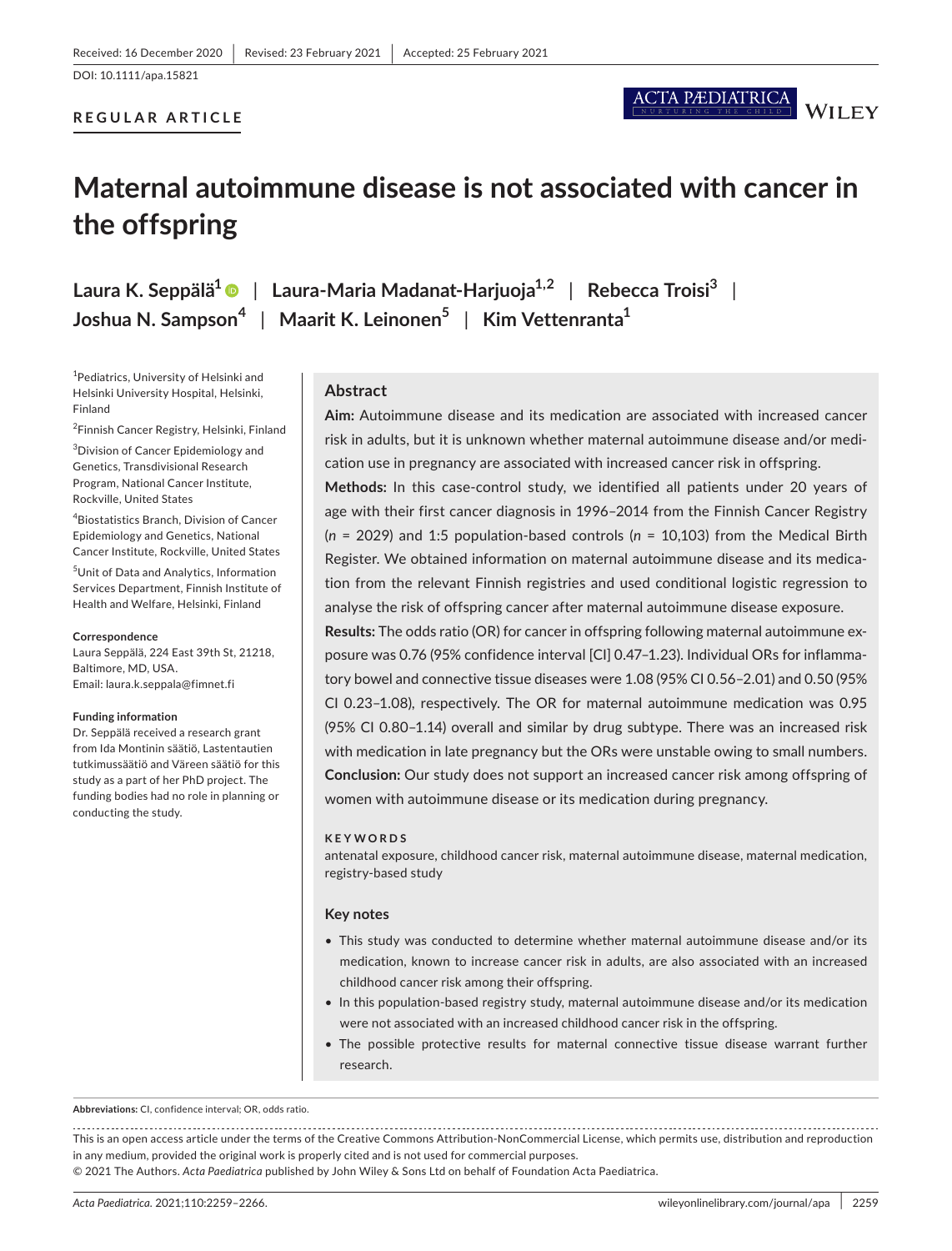# **1**  | **INTRODUCTION**

Autoimmune diseases, such as connective tissue or inflammatory bowel disease, affect women in their reproductive ages. In 0.7% of pregnancies ending in delivery in Finland, the mother receives reimbursement for drug therapy costs of a connective tissue disease. According to the Finnish Institute of Health and Welfare, inflammatory bowel disease is equally common among pregnant women.<sup>1</sup>

In Finland, up to 200 cancers are diagnosed annually among children and adolescents under 20 years of age. Cancer remains the most common, non-accidental cause of death among children in developed countries. The aetiology of childhood cancer is unclear with only 5–10% of cases linked to hereditary cancer predisposition syndromes and the same proportion possibly to yet undefined environmental factors.<sup>2</sup>

Autoimmune disease, especially rheumatoid arthritis, appears to increase the risk of cancer among adult patients.<sup>3-6</sup> Also, therapies used to treat autoimmune disease, such as TNF-alpha-inhibitors, have been associated with an increased risk. Both rheumatoid arthritis and its treatment have been associated with lymphoma.<sup>7,8</sup> There is speculation that the risk is positively associated with increasing severity of the disease.<sup>5</sup>

The relationship between a familial autoimmune disease and the risk of childhood cancer has been previously studied, mostly in case-control settings with the exposure data being based either on recall  $3,9-11$  or population-based registries.<sup>12-15</sup> Only one study reported a significant association between a maternal autoimmune disease, that is exposure in utero to the mother's condition, and childhood Hodgkin's lymphoma.<sup>3</sup> The rest found positive but nonsignificant<sup>11,12,14,15</sup> associations or no association<sup>9,10,13</sup> between a maternal autoimmune disease and childhood acute lymphoblastic leukaemia (ALL) and lymphomas. The definition of autoimmune disease varied widely among the studies warranting a population-based approach with specific subgroups.

We investigated whether a maternal autoimmune disease or its medication are associated with the risk of cancer in the offspring up to the age of 20 years using national, population-based, registry data.

### **2**  | **MATERIALS AND METHODS**

A unique personal identity code given to each Finnish citizen since 1967 allows for the linkage of information recovered from the health and vital statistics registries. Permanent residents of Finland are covered through the Finnish National Health Insurance and eligible for reimbursement for the cost of prescription medicines. People with certain chronic diseases are eligible for special reimbursement for their prescription medicine costs, and they are assigned a special reimbursement code.

The Finnish Cancer Registry started systematic, nationwide registration of cancer in 1953 and includes data on treatments and causes of death. It has a 95% coverage for all cancers.<sup>16</sup> The completeness for childhood cancer is 92% for solid tumours and 97% for leukaemia.<sup>17</sup>

The Finnish Medical Birth Register, run by the Finnish Institute for Health and Welfare, was founded in 1987. The Medical Birth Register contains data on all mothers who have delivered a child in Finland, and the obstetric and neonatal outcomes are available until seven days after delivery or at hospital discharge.

The Register of Reimbursed Drug Purchases is maintained by the Social Insurance Institute of Finland and retains data on all prescription drugs reimbursed since 1993. The database includes personal information on the Anatomic Therapeutic Chemical code of the drug, date of purchase, package size, drug cost and refund category.

The Care Register for Health Care is maintained by The Finnish Institute of Health and Welfare since 1969 and contains information on patients, hospital admissions and discharges, diagnoses and treatment given in secondary and tertiary health care.

Research permits were obtained from The Finnish Institute of Health and Welfare (THL/252/5.05.00/2016), Social Insurance Institute of Finland (15/52272016) and Helsinki University. No ethical board review was required as this study was based on national statutory registries, and no study participants were contacted.

#### **2.1**  | **Study population**

We identified all 2037 individuals with a first cancer diagnosis before the age of 20 years in the FCR for the years 1996–2014. We also identified five population-based controls for every case (*n* = 10,185) matched on sex and birth year from the Medical Birth Register. Due to missing data on birth weight, eight cases and 82 controls were excluded (Figure 1), resulting in 2029 cases and 10,103 controls being included in the analysis. For the descriptive characteristics of the cases and controls, see Table 1.

## **2.2**  | **Exposure definition and classification**

The medical information on an autoimmune disease in the mother recorded any time before the delivery was obtained from the Care Register for Health Care, the Medical Birth Register and the Register of Medical Special Reimbursements. We extracted the diagnoses codes using the International Classification of Diseases Ninth Revision (ICD-9 codes 135, 446–447, 555–556, 696, 710, 714 and 720) and Tenth Revision (ICD-10 codes K50-K51, L40, M05-M09, M45-M49 and D86) and special reimbursement codes (132, 202 and 208). Due to small numbers for some diseases, two subgroups were formed a priori: mothers with an inflammatory bowel disease (ICD-9 codes 555–556, ICD-10 codes K50-K51 and special reimbursement code 208) and those with a connective tissue disease, including rheumatoid arthritis, ankylosing spondylitis, psoriasis, sarcoidosis and vasculitis (ICD-9 codes 135, 446–447, 696, 710, 714, 720, ICD-10 codes L40, M05- M09, M45-M49, D86 and special reimbursement codes 132 and 202).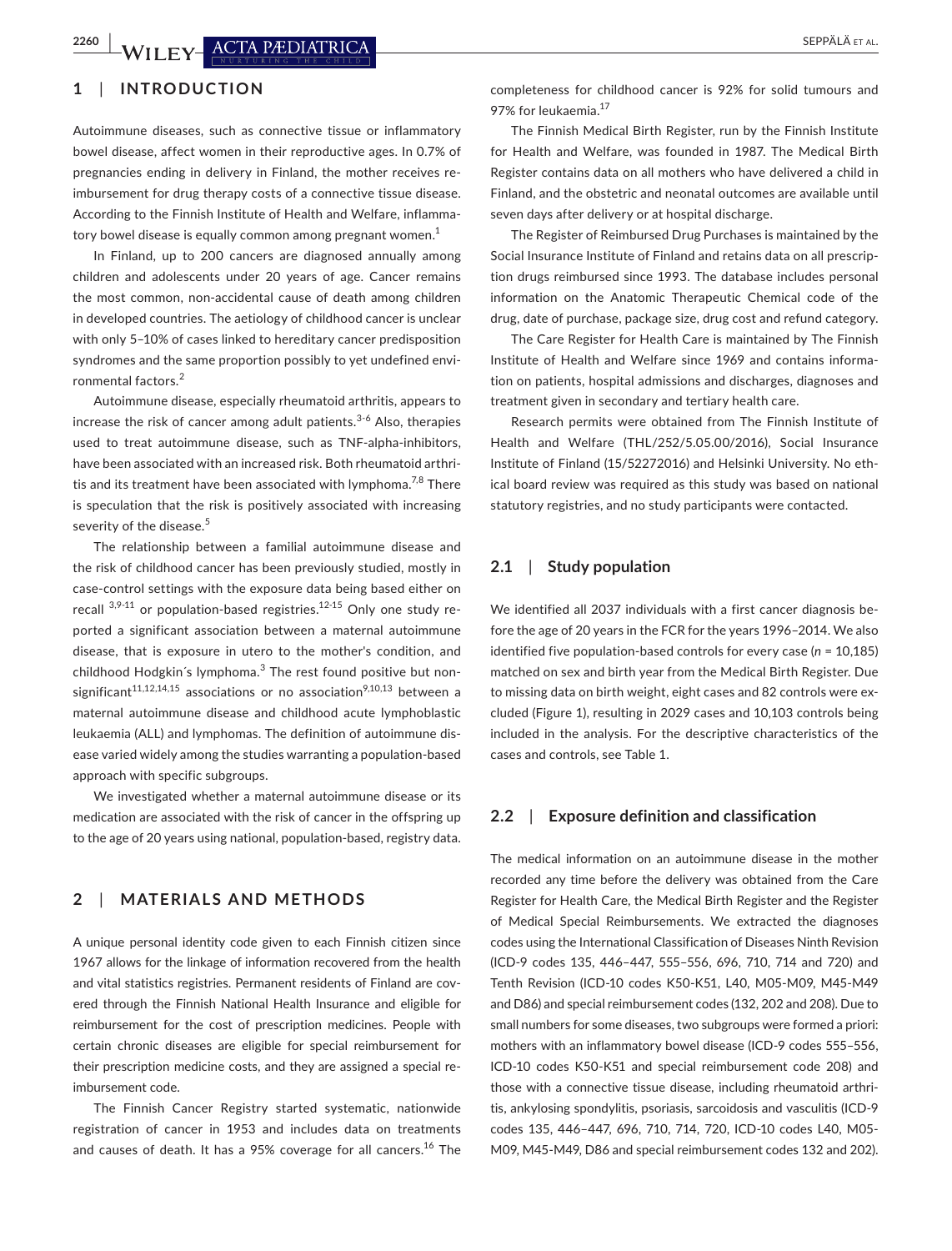Information on the medications that the mothers purchased three months prior to conception and/or during pregnancy was obtained from the Register of Reimbursed Drug Purchases. Medications used to treat the autoimmune disease were identified with the Anatomic Therapeutic Chemical code classification using the second- and thirdlevel codes: intestinal anti-inflammatory agents used to treat inflammatory bowel disease medication, (A07E), systemic corticosteroids (H02), immunosuppressants (L04) and anti-inflammatory and antirheumatic products (M01). We analysed the associations for the autoimmune disease and medications separately, because the women with autoimmune disease may not purchase the medication, or alternatively women may purchase medication without a diagnosis in the registries. The dosage was not available to us in an analysable format.

The date of conception was calculated as the date of delivery minus gestational age at birth in days based on ultrasound or best clinical estimate if there was no ultrasound confirmation, as registered in the MBR. Birth weight for gestational age was categorised as small, appropriate or large for gestational age. Small for gestational age was defined as a birth weight under 2 SD, and large for gestational age as a birth weight over 2 SD of the standard, populationbased growth curves.<sup>18</sup>

#### **2.3**  | **Cancer definition and classification**

Cancer was defined as a malignant neoplasm. We also included benign or borderline tumours of the central nervous system, for example,

pilocytic astrocytomas, considered borderline, and the most common central nervous system tumour in childhood. The Finnish Cancer Registry uses the International Classification of Childhood Cancer: with morphology (ICD-O-3) and with morphology and site (ICCC3) (codes 011 for ALL, 011–015 for all leukaemia, 021–025 for lymphomas, 031–036 for CNS tumours and 037–122 for other cancers).<sup>19</sup>

#### **2.4**  | **Statistical analysis**

We evaluated the association between the autoimmune disease of the mother and risk of childhood cancer in her offspring using conditional logistic regression to estimate the odds ratios (OR) and 95% confidence intervals (CI). Models were performed for each autoimmune disease variable with cancer risk; any autoimmune disease diagnosis or medication; any autoimmune disease diagnosis; inflammatory bowel disease; rheumatic disease; any autoimmune disease medication; systemic corticosteroids; immunosuppressants; anti-inflammatory and antirheumatic products. The model was then repeated adjusting for maternal age categorised to those under 25 years, 25–29 years or 30 years or older. Other adjustment criteria were parity, categorised as primiparous or multiparous and maternal smoking status during pregnancy. To account for the incomplete information on smoking status, we employed a complete case approach restricting the analysis to those without missing data.

We then considered multiple sensitivity and secondary analyses. Both low and high birth weight have been associated with childhood



**FIGURE 1** Flow chart of case-control data formation, 1996–2014. 8 cases and 82 controls were excluded due to missing information on birth weight of gestational age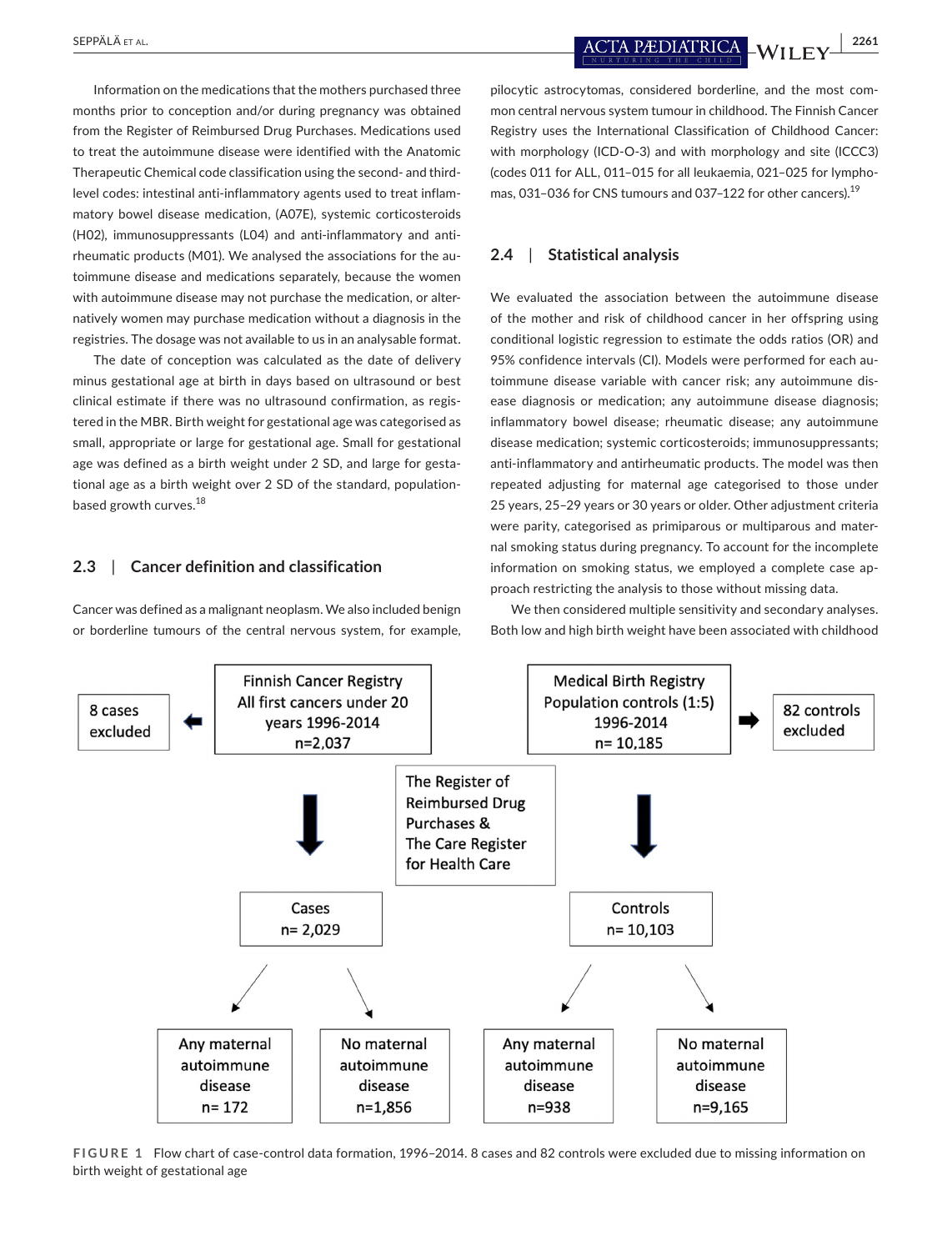**2262 | WILEY- ACTA PÆDIATRICA** SEPPÄLÄ ET AL.

#### **TABLE 1** Maternal and offspring characteristics of childhood cancer cases and controls, 1996–2014

|                                                                                              | <b>Number of cases</b><br>2029 | Percentage of<br>cases | <b>Number of controls</b><br>10,103 | Percentage of<br>controls |
|----------------------------------------------------------------------------------------------|--------------------------------|------------------------|-------------------------------------|---------------------------|
| Maternal characteristics                                                                     |                                |                        |                                     |                           |
| Maternal age (years)                                                                         |                                |                        |                                     |                           |
| < 25                                                                                         | 355                            | 17.5                   | 1872                                | 18.5                      |
| $25 - 29$                                                                                    | 639                            | 31.5                   | 3246                                | 32.1                      |
| $\geq 30$                                                                                    | 1035                           | 51.0                   | 4985                                | 49.3                      |
| Parity                                                                                       |                                |                        |                                     |                           |
| Primiparous                                                                                  | 847                            | 41.7                   | 4098                                | 40.6                      |
| Multiparous                                                                                  | 1182                           | 58.3                   | 6005                                | 59.4                      |
| Maternal smoking                                                                             |                                |                        |                                     |                           |
| Yes                                                                                          | 291                            | 14.3                   | 1447                                | 14.3                      |
| No                                                                                           | 1680                           | 82.8                   | 8404                                | 83.1                      |
| Unknown                                                                                      | 58                             | 2.9                    | 252                                 | 2.5                       |
| A diagnosis of autoimmune disease prior<br>to delivery                                       | 19                             | 0.9                    | 134                                 | 1.3                       |
| Any autoimmune disease medication<br>purchase 3 months before/during<br>pregnancy (ATC-code) | 169                            | 8.3                    | 888                                 | 8.8                       |
| Inflammatory bowel disease medication<br>(A07E)                                              | 13                             | 0.6                    | 65                                  | 0.6                       |
| Systemic corticosteroids (H02)                                                               | 21                             | 1.0                    | 107                                 | 1.1                       |
| Immunosuppressants (L04)                                                                     | 3                              | 0.1                    | 13                                  | 0.1                       |
| Anti-inflammatory and antirheumatic<br>products (M01)                                        | 141                            | 6.9                    | 761                                 | 7.5                       |
| Inflammatory bowel disease                                                                   | 12                             | 0.6                    | 61                                  | 0.6                       |
| Inflammatory bowel disease diagnosis, no<br>medication                                       | 2                              | 0.1                    | 12                                  | 0.1                       |
| Connective tissue disease                                                                    | 7                              | 0.3                    | 74                                  | 0.7                       |
| Connective tissue disease diagnosis, no<br>medication                                        | $\mathbf{1}$                   | 0.05                   | 38                                  | 0.4                       |
| Offspring characteristics                                                                    |                                |                        |                                     |                           |
| Offspring sex                                                                                |                                |                        |                                     |                           |
| Male                                                                                         | 1092                           | 53.8                   | 5431                                | 53.8                      |
| Female                                                                                       | 937                            | 46.2                   | 4672                                | 46.2                      |
| Multiple pregnancy                                                                           |                                |                        |                                     |                           |
| No                                                                                           | 1962                           | 96.7                   | 9784                                | 96.8                      |
| Yes                                                                                          | 67                             | 3.3                    | 319                                 | 3.2                       |
| Gestational age                                                                              |                                |                        |                                     |                           |
| <37 weeks                                                                                    | 141                            | 6.9                    | 537                                 | 5.3                       |
| ≥37 weeks                                                                                    | 1888                           | 93.1                   | 9566                                | 94.7                      |
| Weight for gestational age (size at birth)                                                   |                                |                        |                                     |                           |
| Small for gestational age                                                                    | 55                             | 2.7                    | 217                                 | 2.1                       |
| Appropriate for gestational age                                                              | 1881                           | 92.7                   | 9587                                | 94.9                      |
| Large for gestational age                                                                    | 93                             | 4.6                    | 299                                 | $3.0\,$                   |
| Delivery type                                                                                |                                |                        |                                     |                           |
| Vaginal birth                                                                                | 1675                           | 82.6                   | 8470                                | 83.8                      |
| Caesarean section                                                                            | 354                            | 17.4                   | 1627                                | 16.1                      |
| Unknown                                                                                      | $\mathsf O$                    | 0.0                    | 6                                   | 0.5                       |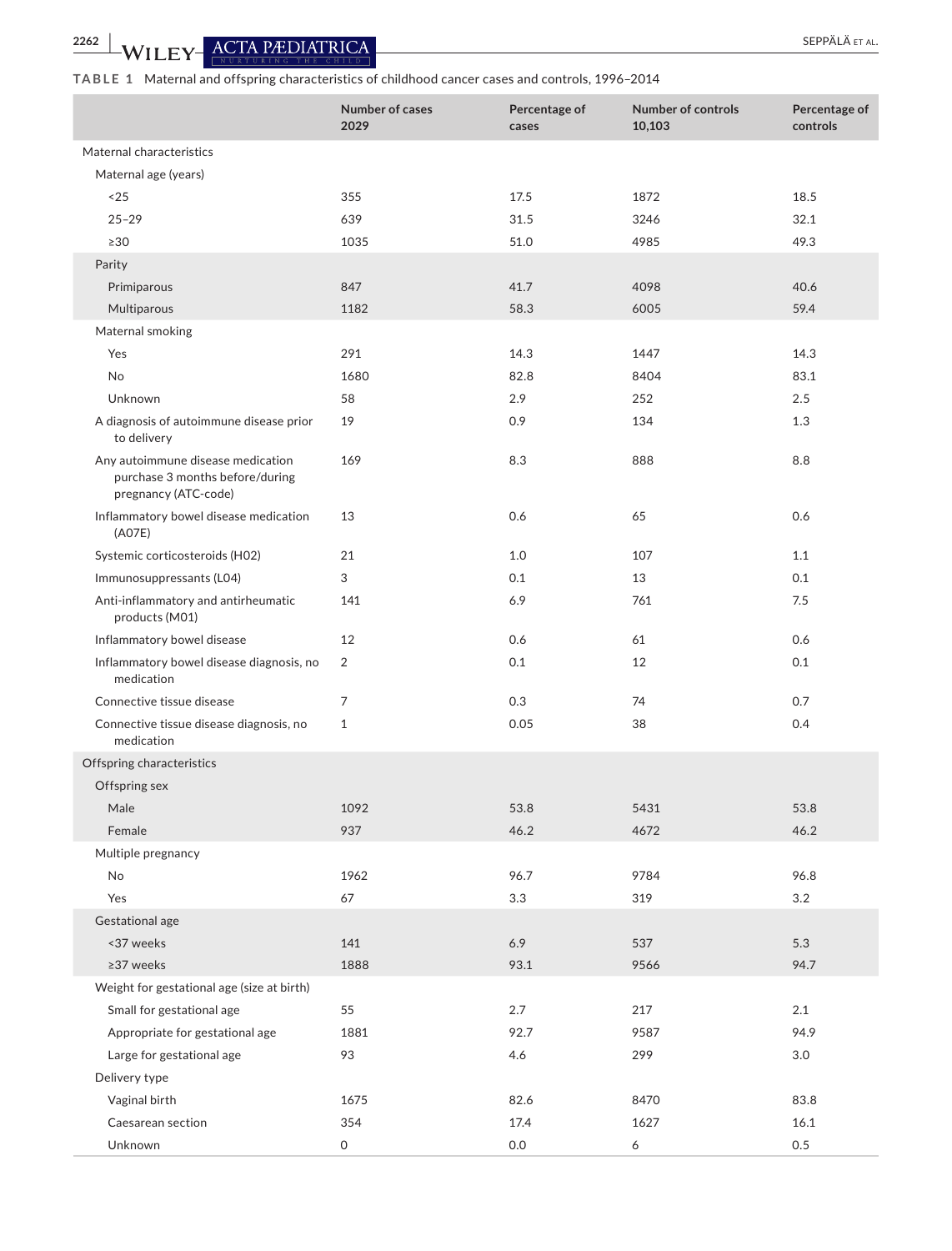SEPPÄLÄ et al. **<sup>|</sup> 2263**

cancer risk,<sup>20,21</sup> and mothers with an autoimmune disease are known to deliver smaller babies.<sup>22,23</sup> Thus, birth weight is potentially a mediator of the relationship between a maternal autoimmune disease and the offspring cancer risk. To account for this, we conducted a sensitivity analysis adjusting birth weight for gestational age. We also performed subgroup analyses limited to cases diagnosed with specific childhood cancers. To evaluate the role of matching, we performed a stratified sensitivity analysis with unmatched data for birth year and gender. To estimate the impact of non-specific analgesics on the overall association, we performed a sensitivity analysis for autoimmune disease medication excluding the anti-inflammatory and antirheumatic products. We also analysed data on medication by stratifying the drug purchases into two groups: those during the three months before pregnancy and/or during the first trimester, and those during the second and, or, third trimester. Women on medication throughout pregnancy contributed to both categories. The statistical analyses were performed with the STATA MP14 (StataCorp LLC).

## **3**  | **RESULTS**

A total of 172 (8.5% of 2029) cases with cancer and prenatally exposed to any maternal autoimmune disease and the medication used as disease therapy were included. Sixteen cases (0.8% of all cases) had a mother with an autoimmune disease diagnosis and used medication, three (0.1% of all cases) had a diagnosis but no medication, and 150 (7.4% of all cases) had medication but not a diagnosis. In the control group, there were 938 (9.3% of 10,103 controls) offspring exposed to maternal autoimmune disease and, or, its medication. Eighty-five mothers (0.8% of all controls) had a diagnosis of autoimmune disease and used medication, 50 mothers (0.5% of all controls) had a diagnosis but no medication, and 753 (7.5% of all controls) had medication but not a diagnosis.

The maternal autoimmune diseases included in the analyses were not associated with an increased risk for offspring cancer (crude OR 0.70, 95% CI 0.43–1.14) when compared to the offspring of mothers with no autoimmune disease. This result was similar after adjusting for maternal age, parity and smoking status (OR 0.76, 95% CI 0.47– 1.23) or when further adjusted for birth weight for gestational age (OR 0.76, 95% CI 0.47–1.24). For inflammatory bowel disease, the adjusted OR was 1.08 (95% CI 0.56–2.01) and 0.50 (95% CI 0.23– 1.08) for the connective tissue diseases (Table 2).

The results remained unaltered in an unmatched analysis stratified by birth year and sex (adjusted OR for any autoimmune disease 0.70, 95% CI 0.43–1.15), except for a maternal connective tissue disease showing a lower risk for childhood cancer (OR 0.41, 95% CI 0.18–0.94) (Table S1). There was no change in the results in a sensitivity analysis with further adjustment for the birthweight (data not shown).

Any maternal medication used to treat the autoimmune disease and purchased up to three months before or during the pregnancy was not associated with an increased risk of childhood cancer (adjusted OR 0.95, 95% CI 0.80–1.14). The results by the class of drugs were similar: maternal inflammatory bowel disease medication (adjusted OR 1.08, 95% CI 0.59–1.97), systemic corticosteroids (adjusted OR 1.01, 95% CI 0.64–1.63), immunosuppressants (adjusted OR 1.28 with 95% CI 0.36–4.60) or anti-inflammatory

**TABLE 2** Maternal autoimmune disease, its medication and the risk of childhood cancer in the offspring, compared to healthy controls, 1996–2014

|                                                                         | Number of cases<br>$(\%)$ | Number of<br>controls (%) | OR <sup>a</sup> | 95% CI        | OR <sup>b</sup> | 95% CI                   |
|-------------------------------------------------------------------------|---------------------------|---------------------------|-----------------|---------------|-----------------|--------------------------|
| No autoimmune disease                                                   | 2010 (99.1)               | 9969 (98.7)               | 1.00            | -             | 1.00            | $\overline{\phantom{0}}$ |
| Any autoimmune disease-related<br>exposure (diagnosis or<br>medication) | 172(8.5)                  | 938 (9.3)                 | 0.91            | $0.76 - 1.08$ | 0.92            | $0.77 - 1.09$            |
| Any autoimmune disease diagnosis                                        | 19 (0.9)                  | 134(1.3)                  | 0.70            | $0.43 - 1.14$ | 0.76            | $0.47 - 1.23$            |
| Inflammatory bowel disease                                              | 12(0.6)                   | 61(0.6)                   | 0.98            | $0.53 - 1.82$ | 1.08            | $0.56 - 2$               |
| Connective tissue disease                                               | 7(0.3)                    | 74 (0.7)                  | 0.47            | $0.21 - 1.02$ | 0.50            | $0.23 - 1.0$             |
| No autoimmune disease medication<br>purchases                           | 1860 (91.7)               | 9215 (91.2)               | 1.00            |               | 1.00            |                          |
| Any autoimmune disease medication<br>purchase                           | 169(8.3)                  | 888 (8.8)                 | 0.95            | $0.80 - 1.12$ | 0.95            | $0.80 - 1.14$            |
| Inflammatory bowel disease<br>medication                                | 13(0.6)                   | 65(0.6)                   | 0.97            | $0.55 - 1.81$ | 1.08            | $0.59 - 1.97$            |
| Systemic corticosteroids                                                | 21(1.0)                   | 107(1.1)                  | 0.98            | $0.61 - 1.57$ | 1.01            | $0.64 - 1.63$            |
| Immunosuppressants                                                      | 3(0.1)                    | 13(0.1)                   | 1.15            | $0.33 - 4.05$ | 1.28            | $0.36 - 4.60$            |
| Anti-inflammatory and<br>antirheumatic products                         | 141 (6.9)                 | 761(7.5)                  | 0.92            | $0.76 - 1.11$ | 0.92            | $0.76 - 1.11$            |

<sup>a</sup> From conditional logistic regression models without adjustment.

<sup>b</sup>From conditional logistic regression models that included maternal age (categorised), parity and smoking status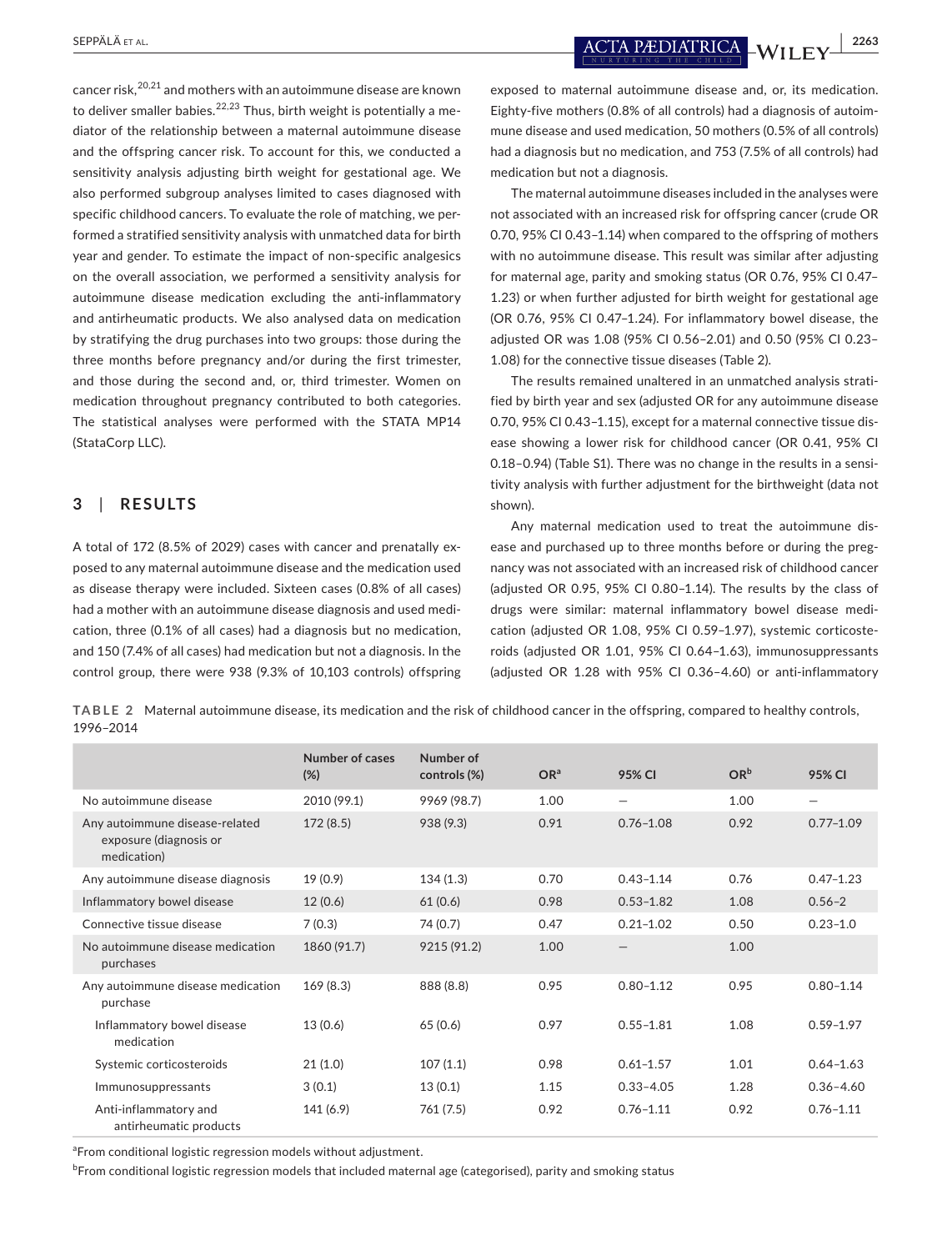**2264 <sup>|</sup>**  SEPPÄLÄ et al.

**TABLE 3** Maternal autoimmune disease and its medication in offspring with childhood cancer subtypes, compared to healthy controls, 1996–2014

| Cancer subtypes                               | Number of cases (%) | Crude $ORa$ | 95% CI                   | OR <sup>b</sup> | 95% CI        |
|-----------------------------------------------|---------------------|-------------|--------------------------|-----------------|---------------|
| Any maternal autoimmune disease               |                     |             |                          |                 |               |
| No autoimmune disease                         |                     | 1.00        | $\overline{\phantom{0}}$ | 1.00            |               |
| All leukaemia                                 | 6(0.2)              | 0.69        | $0.29 - 1.63$            | 0.72            | $0.30 - 1.71$ |
| Acute lymphoblastic leukaemia                 | 5(0.2)              | 0.78        | $0.30 - 2.01$            | 0.84            | $0.32 - 2.19$ |
| Lymphomas                                     | 1(0.04)             | 0.71        | $0.09 - 5.81$            | 0.80            | $0.09 - 6.80$ |
| Central nervous system tumours                | 8(0.4)              | 1.29        | $0.59 - 2.81$            | 1.44            | $0.65 - 3.19$ |
| Other cancers <sup>c</sup>                    | 4(0.2)              | 0.37        | $0.13 - 1.04$            | 0.41            | $0.15 - 1.13$ |
| Any maternal autoimmune disease medication    |                     |             |                          |                 |               |
| No autoimmune disease medication<br>purchases |                     | 1.00        |                          | 1.00            |               |
| All leukaemia                                 | 55(2.7)             | 0.88        | $0.65 - 1.19$            | 0.85            | $0.63 - 1.16$ |
| Acute lymphoblastic leukaemia                 | 45(2.2)             | 0.97        | $0.69 - 1.35$            | 0.93            | $0.66 - 1.32$ |
| Lymphomas                                     | 14(0.7)             | 1.29        | $0.70 - 2.38$            | 1.32            | $0.70 - 2.48$ |
| Central nervous system tumours                | 40(2.0)             | 1.01        | $0.71 - 1.44$            | 1.01            | $0.70 - 1.45$ |
| Other cancers <sup>c</sup>                    | 60(3.0)             | 0.91        | $0.69 - 1.22$            | 0.94            | $0.71 - 1.26$ |

<sup>a</sup>Odds ratio (OR) and 95% confidence interval (CI) from conditional logistic regression models without adjustment.

 $^{\rm b}$ OR and 95% CI from conditional logistic regression models that included maternal age (categorised), parity and smoking status.

<sup>c</sup>Other cancers including non-CNS and all cancers not categorised to other subgroups.

and antirheumatic products (adjusted OR 0.92, 95% CI 0.76–1.11) compared with no medication (Table 2). In a sensitivity analysis for any maternal autoimmune disease medication excluding the antiinflammatory and antirheumatic products, the adjusted OR was 1.06 (95% CI 0.72–1.56, data not shown).

Analyses by cancer subtype (Table 3) also generally showed results compatible with no association between a maternal autoimmune disease and childhood cancer in the offspring. We found no association with acute lymphoblastic leukaemia (adjusted OR for maternal autoimmune disease 0.72, 95% CI 0.30–1.71, for medication OR 0.93, 95% CI 0.66–1.32) nor for lymphomas (adjusted OR for autoimmune disease medication 0.80, 95% CI 0.09–6.80). However, an increased, but not statistically significant OR for lymphomas with autoimmune disease medication was observed (adjusted OR 1.32, 95% CI 0.70–2.48).

In analyses by trimester, the adjusted OR was 0.89 (95% CI 0.73– 1.09) for cancer risk associated with autoimmune disease medication before and/or during the first trimester, and 1.32 (95% CI 0.74–2.44) for the second and/or third trimesters (Table S2). The same pattern was observed in subgroup analyses for the use of corticosteroids or anti-inflammatory and antirheumatic products Table S3 and Table S4.

## **4**  | **DISCUSSION**

We found no definitive evidence of increased cancer risk among the offspring of women with an inflammatory bowel disease or connective tissue disease during pregnancy, compared with mothers with no autoimmune disease. These results are in line with previous publications.9,10,13

Maternal connective tissue diseases, including rheumatoid arthritis, however, appeared to be associated with a lower risk of childhood cancer as shown in stratified analysis. A lower risk for childhood acute lymphoblastic leukaemia has been demonstrated only for rheumatoid arthritis in one previous study with self-reported data, $^{10}$ but the underlying biology remains unclear. This warrants repeating the analysis for rheumatoid arthritis in a larger study and possibly further exploring the biology.

Our findings were not consistent with an increased risk of childhood leukaemia or lymphomas following maternal autoimmune disease exposure as previously shown by some, $3,23$  but not all studies.<sup>9-12,14,15</sup> The impact on risk for cancers other than leukaemia or lymphomas also remains inconclusive, with positive associations in other studies possibly due to varying definitions of autoimmune disease, for example, including maternal diabetes which is known to be associated with childhood cancer.<sup>24,25</sup> This emphasises the need for prospective collection of detailed and standardised data for future analyses.

Biological, including genetic, explanations for the associations of maternal autoimmune disease or its medication with the risk of cancer in the offspring are unknown. Yet, there is an established risk of cancer, particularly the lymphomas, among the adult patients with an autoimmune disease.<sup>5,6,12,26</sup> The cases were younger than 20 years of age in our study, so we cannot rule out a possible increase in cancer risk later in life.

Maternal autoimmune disease and resulting glucocorticoid stress was not a risk factor for childhood cancer in our study.<sup>27</sup> Autoimmune disease medication can partially cross the placenta and is associated with an elevated risk of malformations. Despite this, it was not associated with childhood cancer in the offspring.<sup>7,28</sup>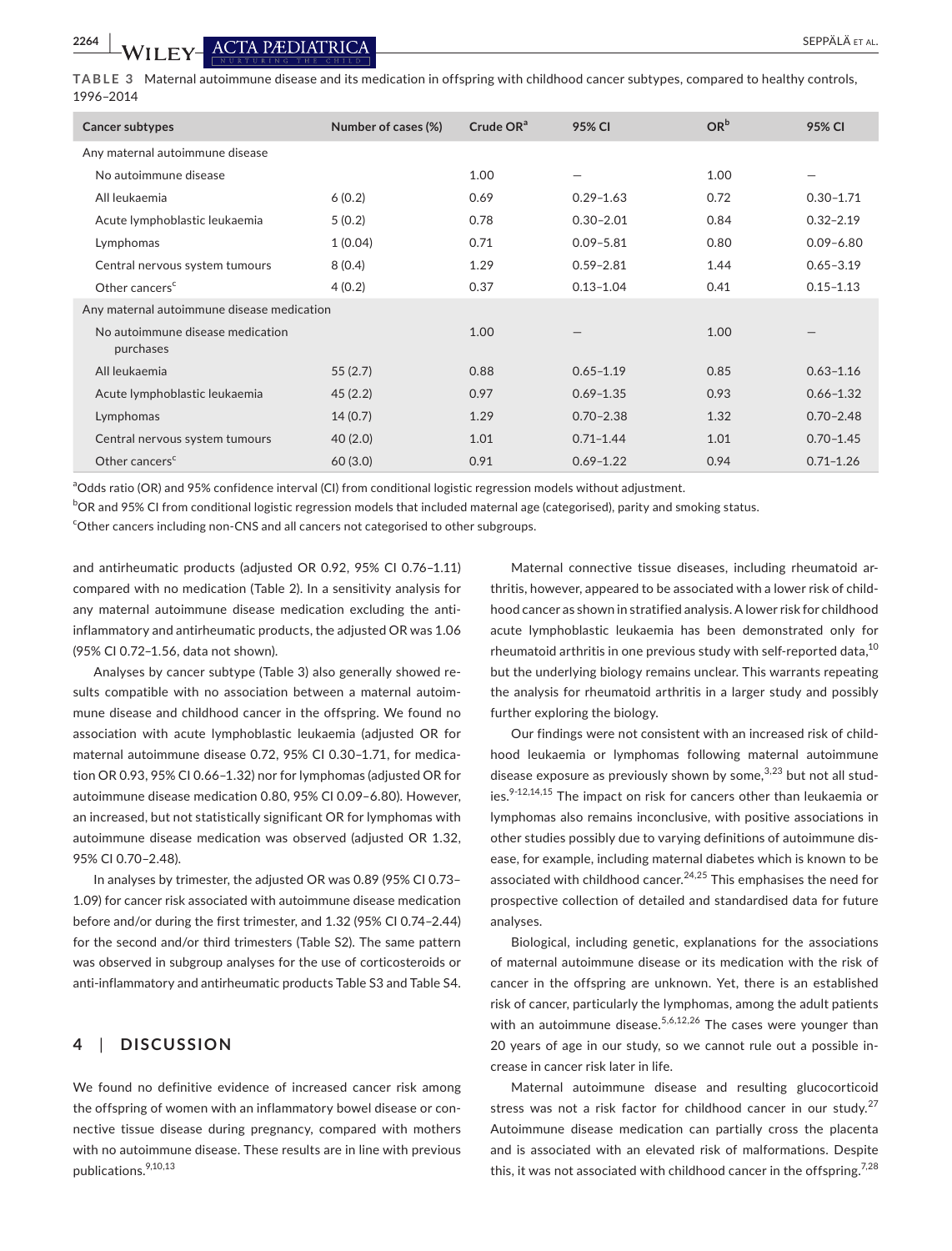SEPPÄLÄ et al. **<sup>|</sup> 2265**

Our subgroup analysis by trimester, however, suggested a potentially harmful impact rendered by autoimmune medication later in pregnancy, for corticosteroids as well as anti-inflammatory and antirheumatic products. Unfortunately, we lacked data on steroids administered antenatally at the hospital, shown previously to be associated with an increased childhood cancer risk. $^{29}$  In our sensitivity analysis without the anti-inflammatory medication, the OR for autoimmune disease medication was slightly higher, indicating a need for more detailed analysis on the different autoimmune disease medication groups. Medication used to treat autoimmune disease changed markedly during the study period and thereafter with targeted biological therapies being currently available. In addition, we were unable to separate the immunosuppressive medication into subgroups. This and the trimester-specific impact of autoimmune disease medication on cancer risk of the offspring warrants further investigation also including therapy given in the hospital (antenatal steroids) and the other maternal autoimmune diseases not covered in this study.

#### **4.1**  | **Strengths and limitations**

The use of detailed and comprehensive data on maternal autoimmune disease medication is a strength of our study. Additional strengths include the population-based and nationwide structure of our national registry data with standardised definitions of the exposure and outcome.

We found the use of relevant medications among pregnant mothers to be eight times more prevalent than the actual diagnosis of an autoimmune disease, likely due to other indications for some of the medications, especially analgesics. Some of the medication in this group of anti-inflammatory and antirheumatic products can also be bought without prescription in Finland, most likely resulting in the capture of drug utilisation in this group being incomplete. Furthermore, our data were solely based on drug purchase information and did not include data on dosage. We were also limited by small numbers especially for the cancer subtypes, especially for the evaluation of medications by trimester.

## **5**  | **CONCLUSION**

In our population- and registry-based, nationwide dataset, we did not find the risk of childhood cancer, or its key subtypes, to be increased following exposure to a maternal autoimmune disease and, or, its medication. Whether the risk is impacted by the status of the foetal development (trimester) remains unclear. The possible protective association with connective tissue disease, especially rheumatoid arthritis, warrants confirmation.

#### **ACKNOWLEDGEMENTS**

Dr. Seppälä would like to thank Ida Montinin säätiö, Lastentautien tutkimussäätiö and Väreen säätiö for personal grants.

### **CONFLICT OF INTEREST**

The authors report no conflict of interest.

### **ORCID**

*Laura K. Seppälä* <https://orcid.org/0000-0003-3028-9127>

#### **REFERENCES**

- 1. Leinonen M, Martikainen V, Ellfolk M, et al. Raskausajan lääkkeiden käyttö ja syntyneiden lasten terveys 1996–2016 [Maternal medication use during pregnancy and children´s health 1996–2016]. 16/2020 Helsinki, Finland; Finnish Institute of Health and Welfare; 2020.
- 2. Lichtenstein P, Holm NV, Verkasalo PK, et al. Environmental and heritable factors in the causation of cancer: analyses of cohorts of twins from Sweden, Denmark, and Finland. N Engl J Med. 2000;343(2):78-85.
- 3. Linabery AM, Erhardt EB, Fonstad RK, et al. Infectious, autoimmune and allergic diseases and risk of Hodgkin lymphoma in children and adolescents: a Children's Oncology Group study. Int J Cancer. 2014;135(6):1454-1469.
- 4. Baecklund E, Smedby KE, Sutton LA, Askling J, Rosenquist R. Lymphoma development in patients with autoimmune and inflammatory disorders - What are the driving forces?. Semin Cancer Biol. 2014;24:61-70.
- 5. Yadlapati S, Efthimiou P. Autoimmune/inflammatory arthritis associated lymphomas: who is at risk? Biomed Res Int. 2016;2016:e8631061.
- 6. Smedby KE, Baecklund E, Askling J. Malignant lymphomas in autoimmunity and inflammation: a review of risks, risk factors, and lymphoma characteristics. Cancer Epidemiol Biomark Prev. 2006;15(11):2069-2077.
- 7. Chaparro M, Verreth A, Lobaton T, et al. Long-term safety of in utero exposure to anti-TNF $\alpha$  drugs for the treatment of inflammatory bowel disease: results from the multicenter European TEDDY study. Am J Gastroenterol. 2018;113(3):396-403.
- 8. Hellgren K, Smedby KE, Backlin C, et al. Ankylosing spondylitis, psoriatic arthritis, and risk of malignant lymphoma: a cohort study based on nationwide prospectively recorded data from Sweden. Arthritis Rheumatol. 2014;66(5):1282-1290.
- 9. Wen WQ, Shu XO, Sellers T, Bhatia S, Lampkin B, Robison LL. Family history of cancer and autoimmune disease and risk of leukemia in infancy: A report from the Children's Cancer Group (United States and Canada). Cancer Causes Control. 1998;9(2):161-171.
- 10. Zierhut H, Linet MS, Robison LL, Severson RK, Spector L. Family history of cancer and non-malignant diseases and risk of childhood acute lymphoblastic leukemia: a Children's Oncology Group Study. Cancer Epidemiol. 2012;36(1):45-51.
- 11. Perillat-Menegaux F, Clavel J, Auclerc MF, et al. Family history of autoimmune thyroid disease and childhood acute leukemia. Cancer Epidemiol Biomarkers Prev. 2003;12(1):60-63.
- 12. Ekström K, Hjalgrim H, Brandt L, et al. Risk of malignant lymphomas in patients with rheumatoid arthritis and in their first-degree relatives. Arthritis Rheum. 2003;48:963-970.
- 13. Westbom L, Åberg A, Källén B. Childhood malignancy and maternal diabetes or other auto-immune disease during pregnancy. Br J Cancer. 2002;86:1078-1080.
- 14. Mellemkjaer L, Pfeiffer RM, Engels EA, et al. Autoimmune disease in individuals and close family members and susceptibility to non-Hodgkin's lymphoma. Arthritis Rheum. 2008;58(3):657-666.
- 15. Mellemkjær L, Alexander F, Olsen JH. Cancer among children of parents with autoimmune diseases. Br J Cancer. 2000;82(7):1353-1357.
- 16. Leinonen MK, Miettinen J, Heikkinen S, Pitkäniemi J, Malila N. Quality measures of the population-based Finnish Cancer Registry